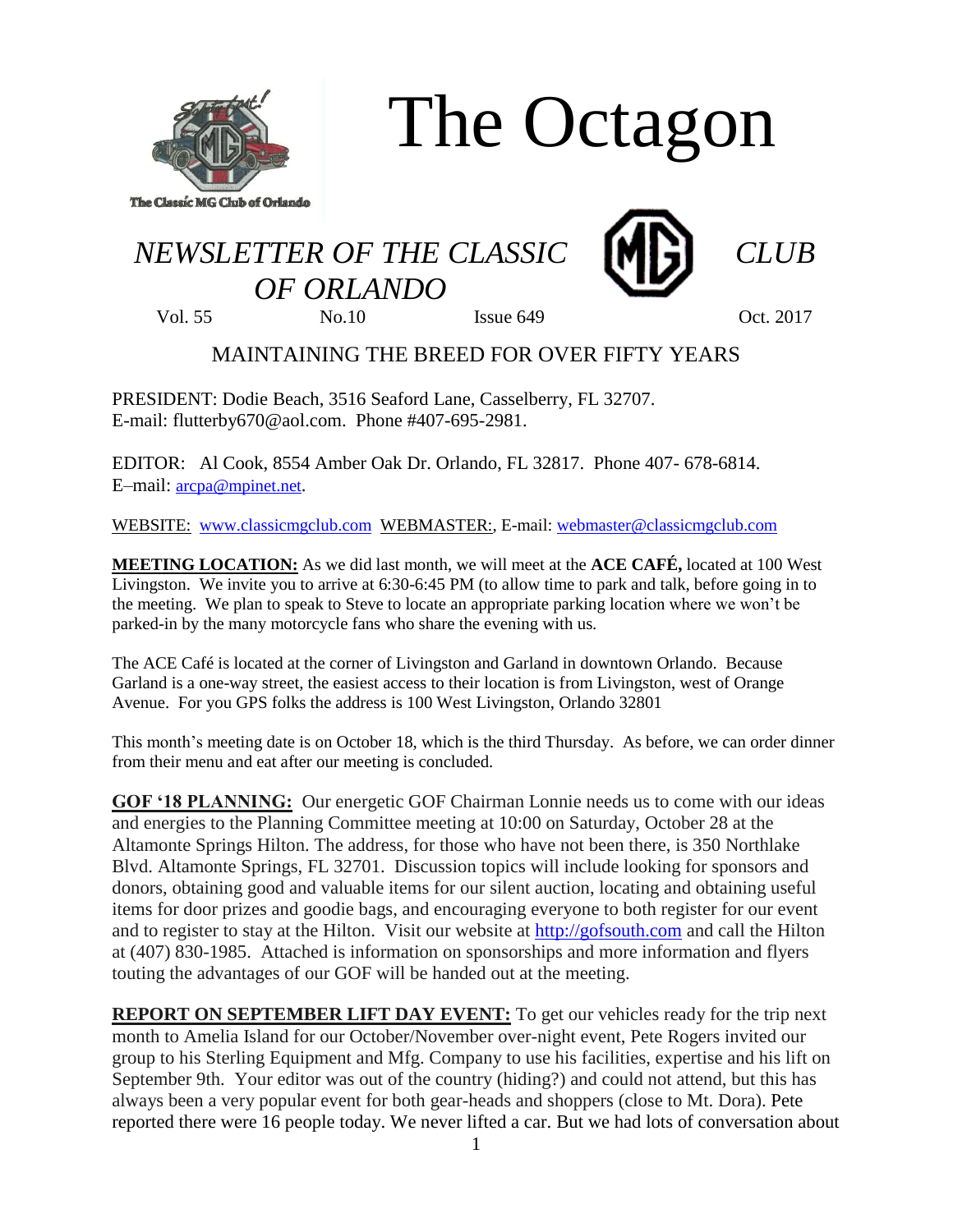the cars there. MGB\_GT, MGB, MGA ,TF . Everyone went on tour of Sterling including lady from Local newspaper. This may help Sterling not the MG club. everyone was from Lake county except 2 people

Pete's report of Mayhem in the Mountains-- It was Terrific. 61 cars and 136 people attended. Car show brought George Pardee a 1st in other cars Mark Tidwell a 2nd in TC class and Pete Rogers a 1st in TF as well as 1st in color (to be explained later) All in all a great show. Ask Lonnie Cook who got some inside tips from Beth. It was announced that Pete's TF got 60 votes out of 61 and was 1 vote off from best of show. They really liked the TF. More later

## **Amelia Island on November 3-5. See below.**

**OCTOBER (REALLY NOVEMBER) DRIVING EVENT:** In true MG (late) fashion, our October over= night event will take place on November 3-5 at Amelia Island. We plan to stay at Richard (Choo-Choo) Germano's hotel, the Amelia Hotel on the Beach, located at 1997 South Fletcher Avenue, Amelia Island, FL 32034, Telephone (904) 206-5600 or (877) 263-5428. You can also email to Jayla at  $ja@amelialoted.com$ . It may be too late to meet their requested cut off date, but most MG owners know how to beg, so put your skills to the test. You will want to tell them that you are with the MG group and ask for the special rates (which includes breakfast). Planned events include a visit to a wonderful car collection, and dinner on Saturday night at The Crab Shack in lovely downtown Amelia Island. We are hoping to meet up with our friends from the Jacksonville Club. Details of the trip up will be discussed at the meeting on 10/19/17 and published in a special Bulletin before the event.

**ANNUAL FLANKEY PICNIC:** On **SUNDAY, November 19, 2016,** we will return with the Annual Jim Flankey Memorial Picnic and Mini-Car Show at its original location: the Flankey Horse Farm located at 8098 Gillam Road, Apopka 32703. Directions: Turn East off Apopka-Vineland Rd. at Gilliam Rd, 1 mile North of the intersection of Apopka Vineland and Clarcona-Ocoee Rd. The time will be from 12:00 Noon until approximately 4:00. We will have some fun with a new twist – bring an ethnic dish, or a salad, dessert, or appetizer. It will be BYOC with C standing for folding Chairs. The club will provide nonalcoholic beverages. We ask that you telephone Camille to let her know that you are coming and so that we can avoid having too many 3-bean pickled salads. Her telephone #s are 407-886-3347 (home) or 407-247-2447 (cell). As we have in the past, we will extend the invitation to the rest of the English Car Nation (The BCBC).

**WELCOME NEW MEMBERS: Jim Zirkel** lives in Longwood and is currently building an MG Midget as a SCCA track car. He has other interesting vehicles and I am sure he will be happy to tell us about them. **Mark Buringrud** grew up with MGs. He and his Dad have had both TDs and TFs. **Eduardo Rodriguez Arriaga** has recently moved to Orlando and is interested in our Club. He has owned his 1971 MGB for years and was a member of the Keystone Region MG Club.

## **FUTURE EVENTS:**

Oct. 14th 2017, 8:00am – 11:00am, Ceres Motorsports is hosting their monthly "Cars and Caffeine" event. We will meet at Ceres Motorsports where Brian Collins will be hosting a tech session on electrical wiring techniques- reviewing soldering and crimping methods complying with IPC J-STD-001 standards. If you plan on modifying the electrical system on your car, this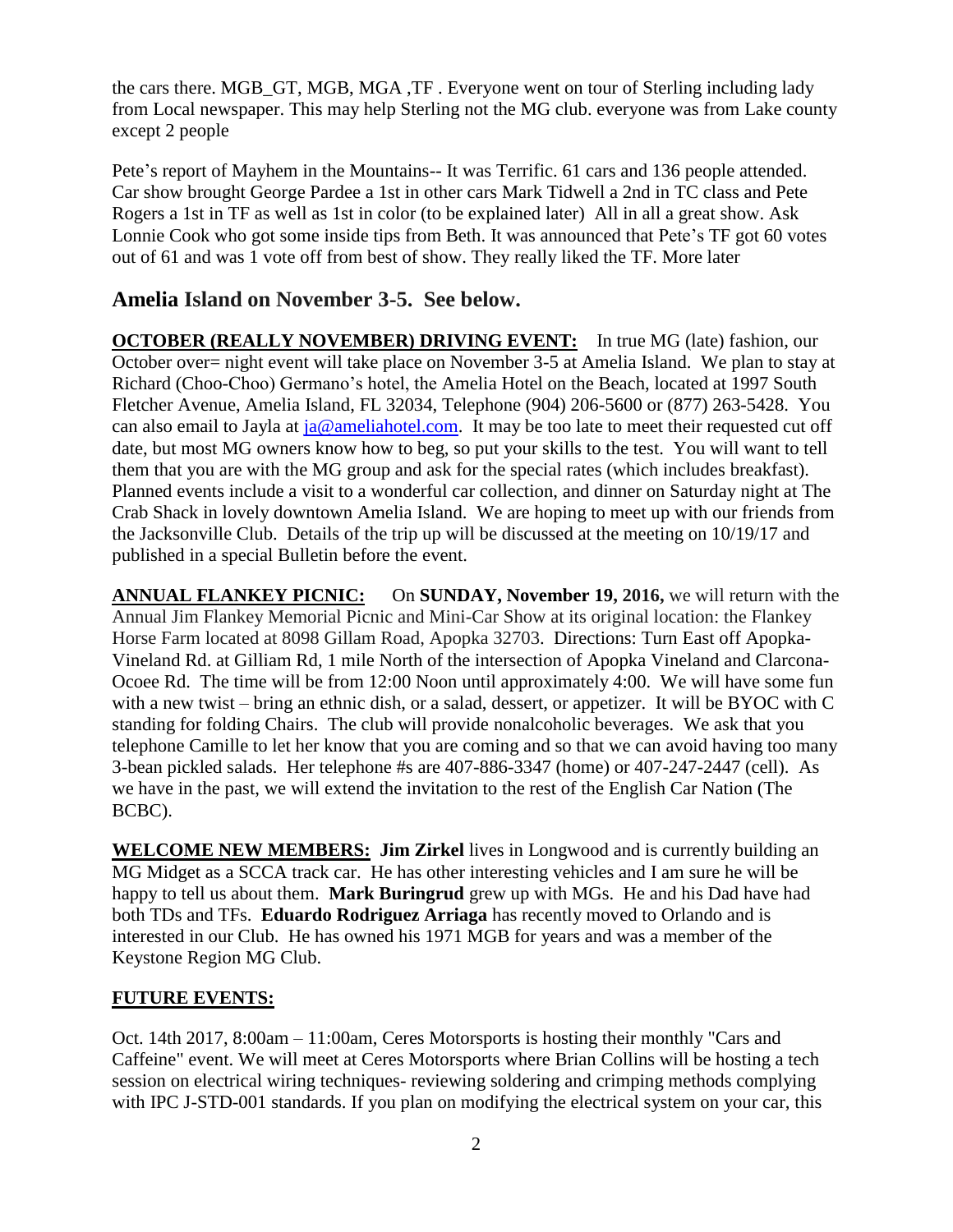tech session is perfect for you! 640 Kane Court, Oviedo FL, 32765, 407-476-9121, [www.ceresmotorsports.com.](http://www.ceresmotorsports.com/) 

**(**From our brothers at the All British Car Club): On **October 28** there is a car show at Boystown in Oviedo. Check with Jeff for more details. He reminds us of 2 shows on 10/21/17: the Safety Harbor All British Car Show ant the Lake Mirror Classic (on the same day). The British Car Club is also planning to visit the National Parts Depot Car Collection on 11/18/17 so follow Jeff's messages for more information. Flyer attached

If you are not going on our Overnighter in November, you can attend a Classic Car Festival in Downtown Mt. Dora on **November 4, 2017**. The application is attached as well as further information. Or the SuperKids Charity and Truck Show in Clemonte, flyer attached.

On February 17, 2018, we will again meet up with our traveling T Car Friends from Virginia for a Meet & Greet and picnic. This year, the picnic will be held at Lake Idamere Park in Tavares. As they did last year, John and Sharon Spadaro will head it up, but I am sure they would welcome any help we could provide. More information later, but John has prepared a flyer which will be sent out in December to remind us to put this on our calendars for early in the New Year.

Loyal MG Club members Jack and Brian Collins and Ceres Motorsports will be hosting the All British Car Club Winter Holiday Party their business location 640 Kane Court, Oviedo, Florida, on **December 10, 2017**. The club will provide main dishes and some other items. Please RSVP by the December 3<sup>rd</sup> and indicate what you will be bringing to this celebration. A flyer is attached to help you know what you can bring.

The Classic MG Club of Orlando will have their Holiday party and gift exchange on **December 16, 2017** at the Cooks, 8554 Amber Oak Drive. To help people locate our house, we will begin at 4:30 in the afternoon. The club will provide the main dish and nonalcoholic beverages. Members are to bring a side. Please coordinate with Kathy and RSVP by December  $9<sup>th</sup> 407$ -963-5349.Mark your calendars now for this event which will arrive **before** the usual third Thursday meeting that month. The gift exchange can be any unmarked gift valuable or not so valuable! We are still looking for the naked lady vase. These may be traded so don't despair if you get something very original.

The traditional Holiday Tour of Lights is offered in lieu of our meeting on the third Thursday in **December (12/21/17).** We usually gather for a dinner after touring around looking at the local holiday displays of lights. Paul Plasschaert has graciously offered to coordinate this event for the group. More details will be announced.

**FOR SALE ITEMS:** Please send your information to the editor. Current offerings:

Pete Rogers always seems to have a variety of MG parts that he has accumulated in his many restoration projects and rather than a random list (that would miss more than it includes), he suggests that if you have a need, that you call him to see if he has what you need. Pete's telephone # is 352-406-1948.